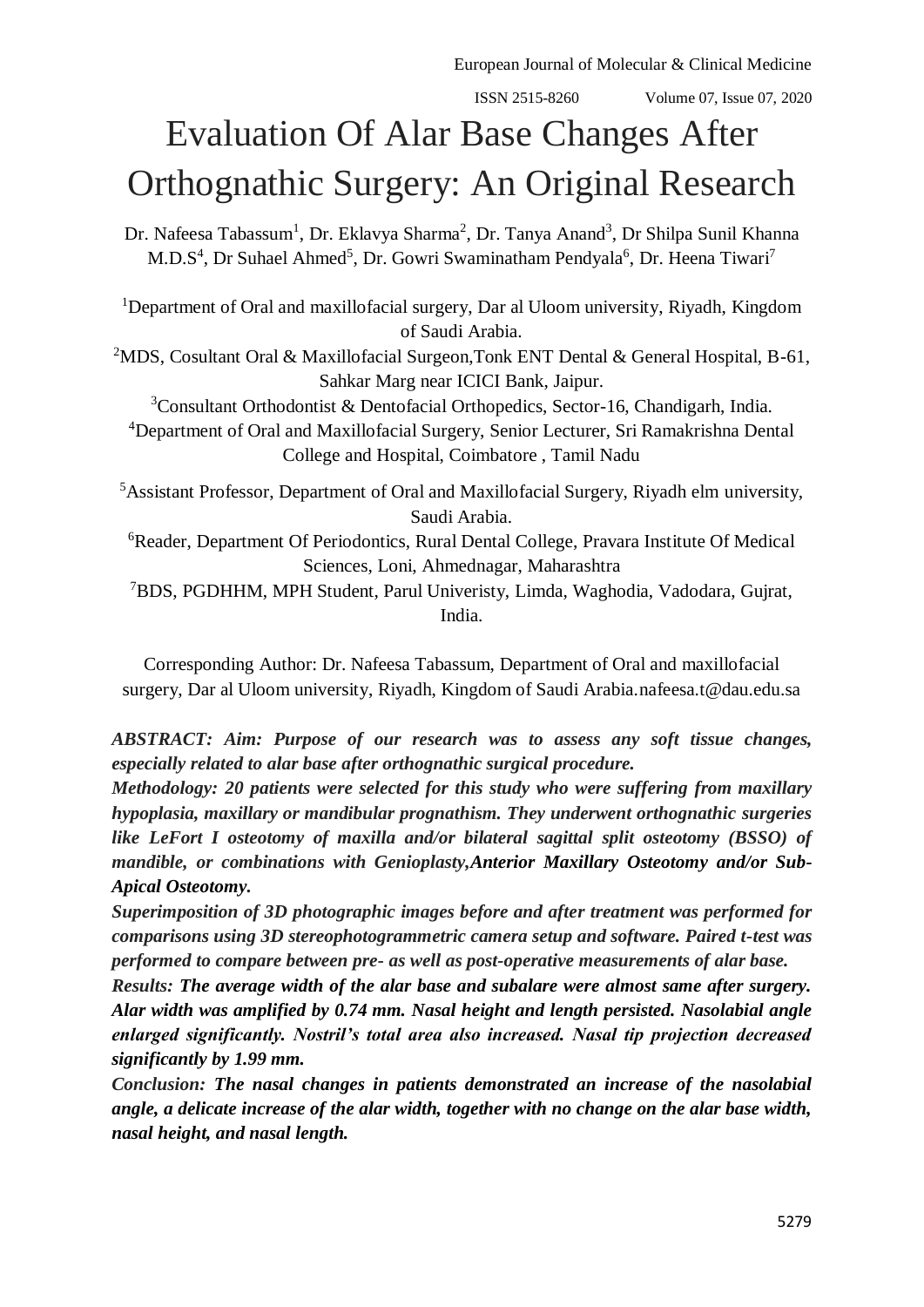# *Keywords Nasal changes, Orthognathic surgery, Retrognathia, Prognathism, Threedimensional analysis*

#### **1. INTRODUCTION**

Orthognathic surgery is an efficient treatment method and popular in plastic and maxillofacial surgeries, which provides both functional and esthetic benefits. Orthognathic surgery for correction of patients with Class III malocclusion and prognathism is one amongst the common procedures performed especially in Asian people. during this treatment, the maxilla is moved forward and also the mandible is ready back. The treatment planning must acknowledge the facial soft tissue response following the underlying skeletal reposition. The nose plays a crucial role in facial attractiveness. LeFort I osteotomy and movement of the maxilla does affect the placement of nostril in a specific way. Widening of the alar base was constantly reported within the literature.<sup>1-4</sup> However, mixed nasal changes were reported for nasal tip projection and nasolabial angle. The previous studies had disparities in clinical diagnosis, operative design, surgical technique, measurement method, and ethnic population, except those factors, most previous studies were supported two-dimensional (2D) X-ray or scans.<sup>5,6</sup> Recently, a brand new imaging technique has been developed, permitting accuracy in three-dimensional (3D) assessment of craniofacial morphology. Three-dimensional photogrammetry has been accepted within the evaluation of orthognathic patients. Threedimensional photographic devices are designed to capture surface anatomy quickly and noninvasively, and supply an excellent potential to expand quantitative assessment of the face.<sup>7</sup>The effect of maxillofacial surgery on the facial soft tissue has been investigated in many studies within the past.<sup>8,9</sup> However, there's a scarcity of research on the link between the advancement distance and therefore the amount of alteration measured,  $10-13$  a large kind of analyses have been used for the verifying the purpose of orthognathic surgery. The methods most frequently utilized in the past have included photography and two-dimensional lateral cephalography.<sup>14-18</sup> Recently, various optical procedures like laser projection, glancing-light projection, and stereophotogrammetry have made it possible to capture spatial, three dimensional parameters. In radiography, CT scan and cone-beam computed tomography (CBCT) is used.<sup>19</sup> In contrast to optical procedures, radiographic methods don't seem to be limited to depicting only the surface of the body; deeper bone structures may be captured. Three dimensional changes within the osseous structures and therefore the resulting changes within the soft tissues is analysed using CBCT.In this study, we quantified the nasal changes using proper technique of 3D photograph superimposition between images taken before and after orthognathic surgery, and evaluated if the nasal widening may be prevented.

### **2. AIM OF THE STUDY**

Purpose of our research was to assess any soft tissue changes, especially associated with alar base after orthognathic surgery.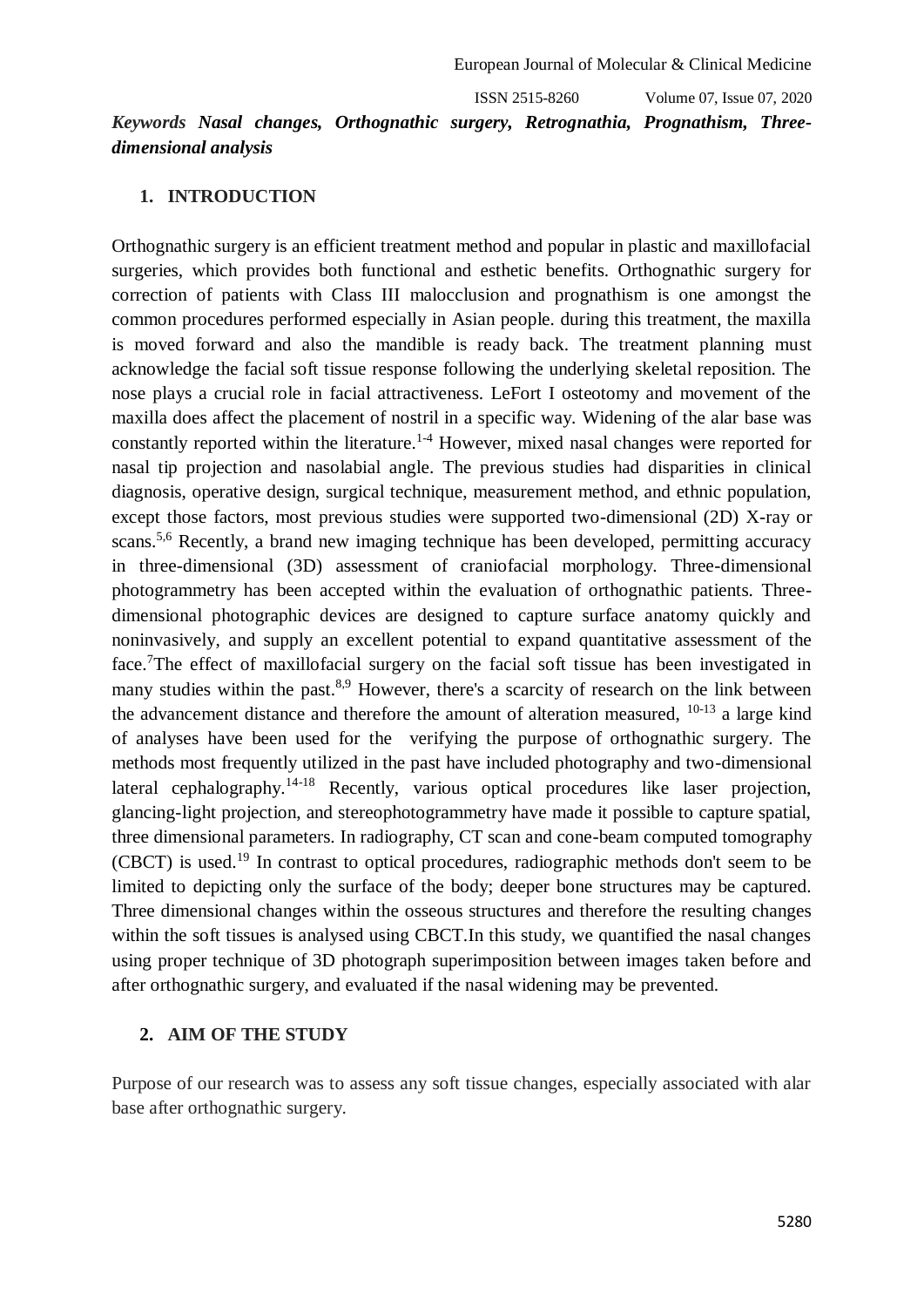#### **3. METHODOLOGY**

A retrospective study was conducted in our institution. Three dimensional photographs were taken employing a 3D stereophotogrammetric camera setup and therefore the software. All patients had maxillary hypoplasia, maxillary or mandibular prognathism and underwent orthognathic surgeries like LeFort I osteotomy of maxilla and/or bilateral sagittal split osteotomy (BSSO) of mandible, or combinations with Genioplasty,Anterior Maxillary Osteotomy and/or Sub-Apical Osteotomy. Exclusion criteria were patients with severe congenital craniofacial deformity and a history of facial trauma, and people who didn't have adequate image data. 20 patients were included during this study. Three-dimensional photography before the operation and a minimum of 12 months after the operation were taken. Facial landmarks in each 3D image were defined, located, and measured by one investigator. Measurements of the changes in shape and size were analysed.While taking photographs, the patients were asked to bite in intercuspidation, relax their lips, and keep their eyes open. The program was used for manipulation of the 3D photographic data, landmark identification, and superimposition. Horizontal line was drawn connecting both exocanthia. The patient's image was rotated during this plane to the Camper's plane. truth horizontal plane was automatically calculated 7.5° above this Camper's plane, together with the horizontal direction of the quality head position and thru the nasion point. The postoperative 3D image was superimposed on the preoperative image, and therefore the same coordinate system was used. As there have been nasal changes after orthognathic surgery, and one amongst the nasal landmarks was wont to determine the reference plane, superimposition of 3D photographic images before and after treatment was performed for comparisons. The forehead, glabella, and both the inner and also the outer canthi of the eyes were used for registration, because these areas weren't tormented by the surgery. Data from pre- and postoperative images were compared and analyzed for nasal changes. Statistical analysis of the differences between pre- and postoperative measurements was distributed with a paired t test using the SPSS software program. The results were illustrated as mean  $\pm$  SD. A p value <0.05 was considered statistically significant.

#### **4. RESULTS**

In 20 patients, we observed that maximum cases were suffering from maxillary hypoplasia and were subsequently treated with Le Fort I osteotomy procedure where alar base measurement varied from 31-34 cms. One case of maxillary hypoplasia was treated with Anterior Maxillary Osteotomy with Genioplasty and post-operative measurement of alar base was 32cms. Another case was treated with a combination surgery (Le Fort I and Genioplasty) with resultant measurement of alar base was 33cms. Bilateral Sagittal Split Osteotomy procedure was carried out on cases of mandibular prognathism with resultant alar base measurement 33cms. (Table 1)We observed that alar width was significantly altered statistically (41.49  $\pm$  3.75, p=<0.001). Nasolabial angle is also changed dramatically (102.04  $\pm$  16.06, p=<0.001). There was meagre increase in the measurement nasal height as well as length. However, subalare width had evidently decreased. (Table 2) Alar width was increased by 0.74 mm. The area of nostril show revealed a significant increase and was correlated with a decrease of columella inclination. Nasal tip projection decreased significantly, by 1.99 mm.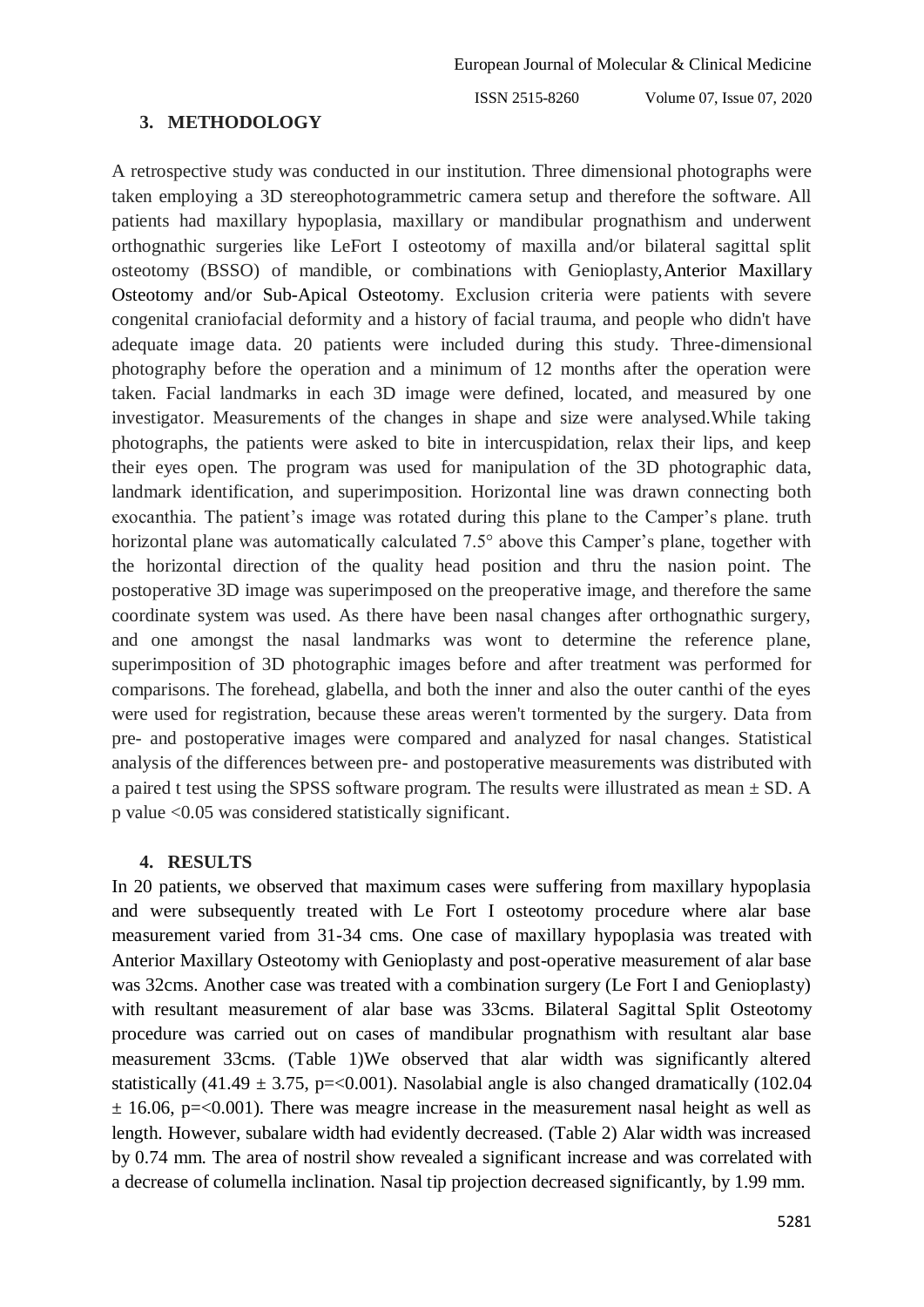#### **5. DISCUSSION**

Three-dimensional photogrammetric method and its managing software have evolved greatly within the past number of years. This modality is often accustomed assess the changes within the soft tissue and skin surface after orthognathic surgery, and through this study, it had been accustomed assess the postoperative morphological changes of the nose. This 3D method is more accurate and reliable for facial measurements than other methods, like direct anthropometry, cephalometric Xray, or 2D photography.20,21 For 3D photogrammetric analysis, reference planes should be constructed and thus the identical system should be used for accurate comparisons. The soft tissue reference plane is different from the skeletal tissue reference plane. Several studies developed a 3D photograph-based organisation.<sup>22,23</sup> during this study, the horizontal plane rotating by 7.5° from the Camper's plane was selected. This plane provided a high correlation with the standard Frankfurt horizontal plane.<sup>24,25</sup>The orbitale and porion landmarks for the Frankfurt plane are hard to define in 3D photographs, while the tragus and nasal alare points are frequently positioned precisely. Using the alike organisation is very significant when definition and measurement of facial landmarks and nasal morphology, like columella inclination and nostril show, depend on upon constant 3D image placement. Most of the inter-rater errors were acceptable within the landmark locating test, and also the intra-observer errors were much lower. The mean differences, measurement errors, and standard errors were significantly lower within the intra-observer tests. As a consequence, one investigator was chosen so on extend the tactic accuracy during this study. Prognathism and class III malocclusion are common problems and concerns during this region.<sup>26,27</sup> The foremost frequent complaint after the LeFort I operation is nasal widening.  $28,29,30$  LeFort I procedure includes detachment of the soft tissue, and muscle insertion from the maxilla and piriform margin. After bone movement and soft tissue re-draping, nasal alae drift laterally and also the nose widens. it's well reported that nasal suture prevents nasal widening after LeFort I osteotomy. Classic alar base stitch for alteration of flat flare nose was seen by Millard.<sup>31</sup> Alar cinching suture has been practiced commonly after LeFort I osteotomy. The cinch techniques varied. within the mostly performed method, an intraoral suture caught the soft tissue and muscle under the alar base on either side of piriform rim. The extraoral technique of nasal cinching suture was applied in our study. during this system, the suture was skilled a subcutaneous tunnel, which offered a more robust anchorage of the soft tissue and enhanced greater stability. it absolutely was anticipated to have less relapse. In our study, the nasolabial angle increased after surgery. Hence, nasal tip (pronasale) was moved relatively upward as compared with the subnasale and labiale superius points, increasing the nostril show.

## **6. CONCLUSION**

The nasal changes in patients demonstrated an increase of the nasolabial angle and nostril show, a delicate increase of the alar width, and a decrease of columella inclination, together with no alteration on the alar base width, nasal height, and nasal length. Three-dimensional photogrammetry is also a strong tool for evaluation of nasal changes after orthognathic surgery.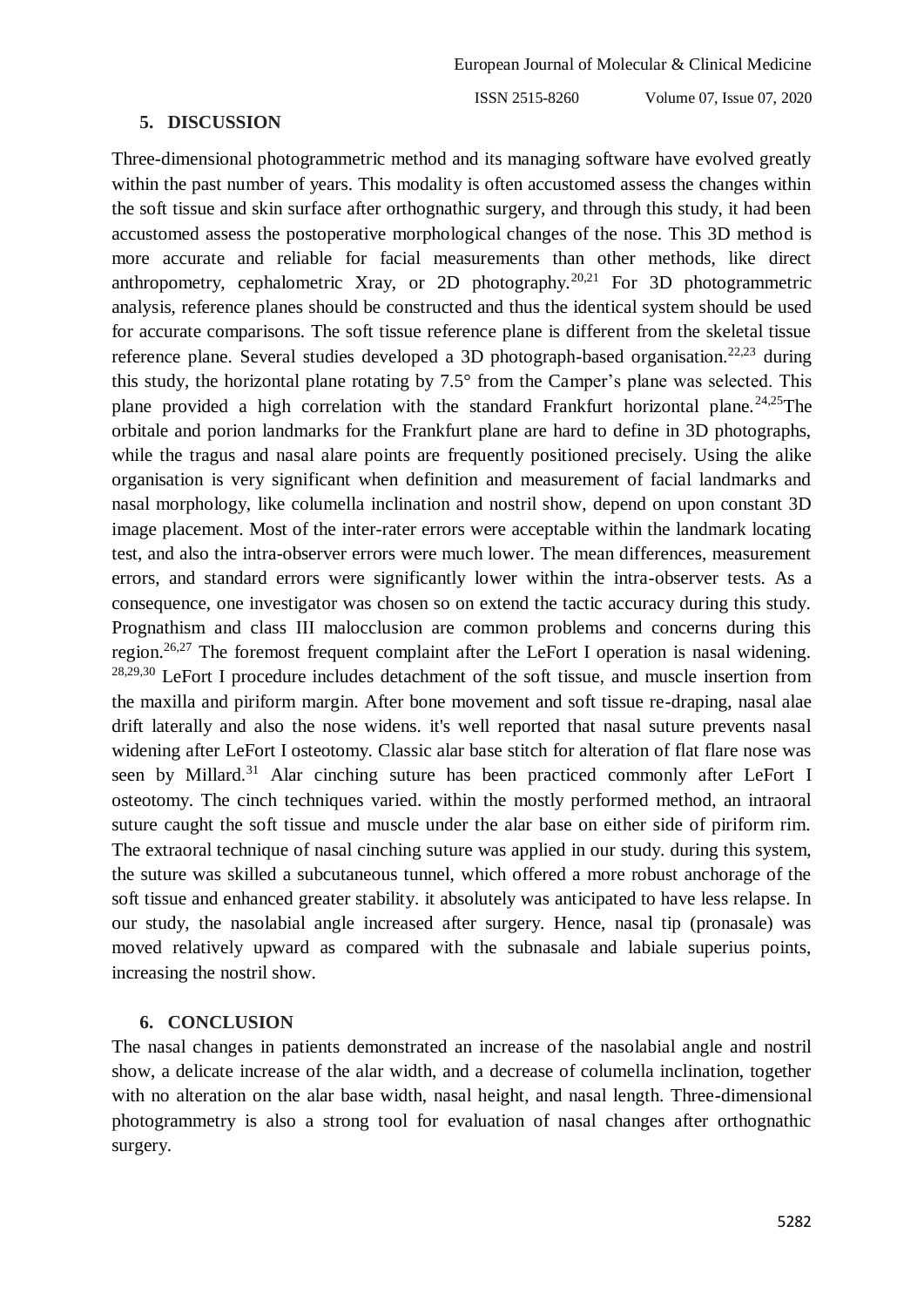## **ACKNOWLEGMENT**

We would like to thank Dar al uloom university, Riyadh, Saudi Arabia for their support.

## **7. REFERENCES**

- [1] Altman JI, Oeltjen JC. Nasal deformities associated with orthognathic surgery: analysis, prevention, and correction. J Craniofac Surg 2007;18:734e9.
- [2] Honrado CP, Lee S, Bloomquist DS, Larrabee Jr WF. Quantitative assessment of nasal changes after maxillomandibular surgery using a 3-dimensional digital imaging system. Arch Facial Plast Surg 2006;8:26e35.
- [3] Schendal SA, Carlotti Jr AE. Nasal considerations in orthognathic surgery. Am J Orthod Dentofacial Orthop 1991;100:197e208.
- [4] Ubaya T, Sherriff A, Ayoub A, Khambay B. Soft tissue morphology of the nasomaxillary complex following surgical correction of maxillary hypoplasia. Int J Oral Maxillofac Surg 2012;41:727e32.
- [5] Betts NJ, Vig KW, Vig P, Spalding P, Fonseca RJ. Changes in the nasal and labial soft tissues after surgical repositioning of the maxilla. Int J Adult Orthodon Orthognath Surg 1993;8:7e23.
- [6] Misir AF, Manisali M, Egrioglu E, Naini FB. Retrospective analysis of nasal soft tissue profile changes with maxillary surgery. J Oral Maxillofac Surg 2011;69:e190e4.
- [7] Caloss R, Atkins K, Stella JP. Three-dimensional imaging for virtual assessment and treatment simulation in orthognathic surgery. Oral Maxillofac Surg Clin North Am 2007;19:287e309.
- [8] Baik HS, Kim SY. Facial soft-tissue changes in skeletal Class III orthognathic surgery patients analyzed with 3-dimensional laser scanning. Am J Orthod Dentofacial Orthop. 2010;138(2):167–78. doi:10.1016/j.ajodo.2010.02.022.
- [9] Choi JW, Lee JY, Oh TS, Kwon SM, Yang SJ, Koh KS. Frontal soft tissue analysis using a 3 dimensional camera following two-jaw rotational orthognathic surgery in skeletal class III patients. J Craniomaxillofac Surg. 2013. doi:10.1016/j.jcms.2013.05.004.
- [10] Radney LJ, Jacobs JD. Soft-tissue changes associated with surgical total maxillary intrusion. Am J Orthod. 1981;80(2):191–212.
- [11] Collins PC, Epker BN. The alar base cinch: a technique for prevention of alar base flaring secondary to maxillary surgery. Oral Surg Oral Med Oral Pathol. 1982;53(6):549–53.
- [12] Westermark AH, Bystedt H, Von Konow L, Sallstrom KO. Nasolabial morphology after Le Fort I osteotomies. Effect of alar base suture. Int J Oral Maxillofac Surg. 1991;20(1):25–30.
- [13] Rustemeyer J, Martin A. Soft tissue response in orthognathic surgery patients treated by bimaxillary osteotomy: cephalometry compared with 2-D photogrammetry. Oral Maxillofac Surg. 2013;17(1):33–41. doi:10.1007/s10006-012-0330-0.
- [14] Kajikawa Y. Changes in soft tissue profile after surgical correction of skeletal class III malocclusion. J Oral Surg. 1979;37(3):167–74.
- [15] Lin SS, Kerr WJ. Soft and hard tissue changes in Class III patients treated by bimaxillary surgery. Eur J Orthod. 1998;20(1):25–33.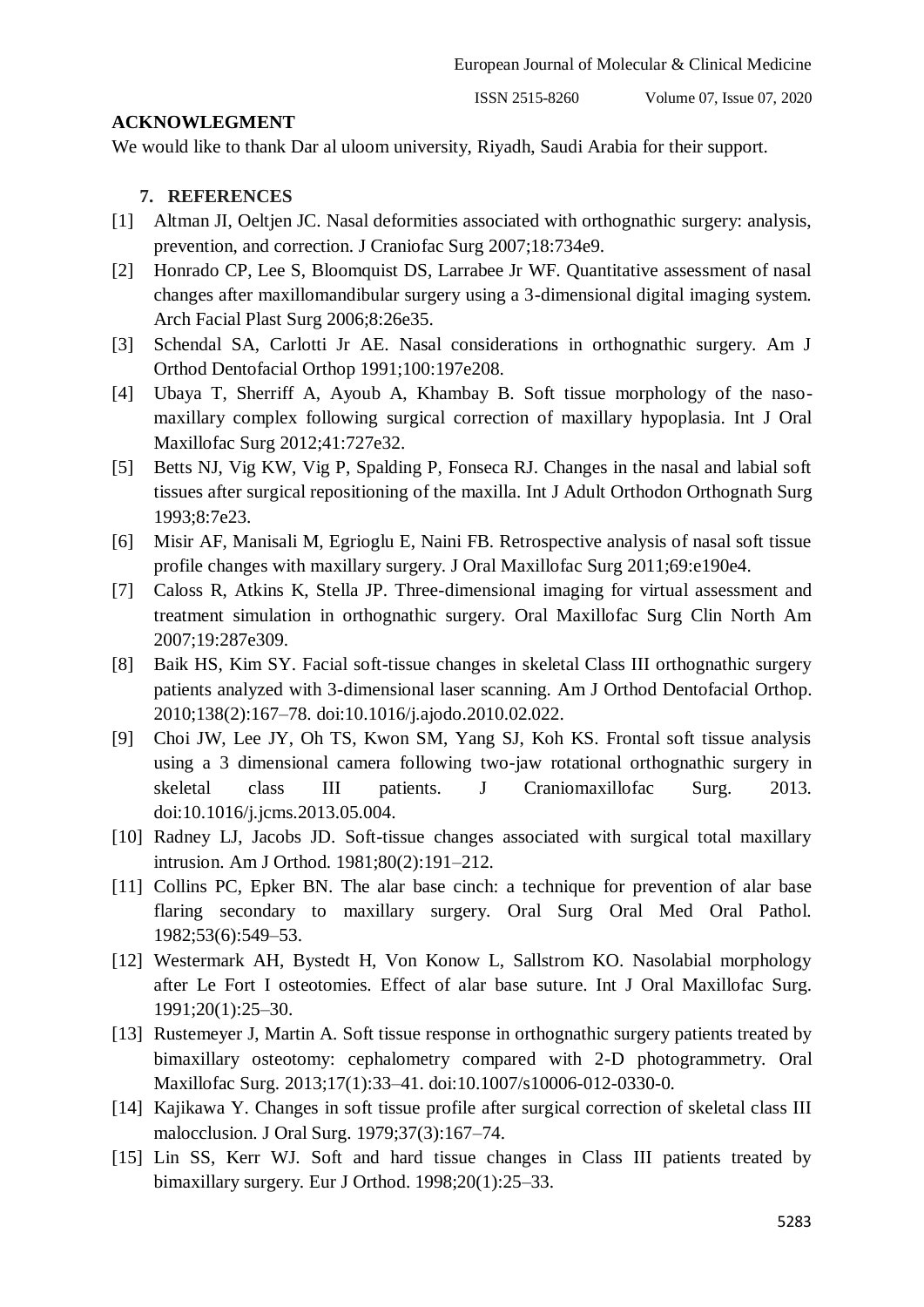- [16] Kinzinger G, Frye L, Diedrich P. Class II treatment in adults: comparing camouflage orthodontics, dentofacial orthopedics and orthognathic surgery–a cephalometric study to evaluate various therapeutic effects. J Orofac Orthop. 2009;70(1):63–91. doi:10.1007/s00056-009-0821-2.
- [17] Verze L, Bianchi FA, Schellino E, Ramieri G. Soft tissue changes after orthodontic surgical correction of jaws asymmetry evaluated by three dimensional surface laser scanner. J Craniofac Surg. 2012;23(5):1448–52. doi:10.1097/SCS.0b013e31824e25fc.
- [18] Holberg C, Heine AK, Geis P, Schwenzer K, Rudzki-Janson I. Three-dimensional soft tissue prediction using finite elements. Part II: Clinical application. J Orofac Orthop. 2005;66(2):122–34. doi:10.1007/s00056-005-0422-7.
- [19] Holberg C, Schwenzer K, Rudzki-Janson I. Three-dimensional soft tissue prediction using finite elements. Part I: Implementation of a new procedure. J Orofac Orthop. 2005;66(2):110–21. doi:10.1007/s00056-005-0421-8.
- [20] Plooij JM, Swennen GR, Rangel FA, Maal TJ, Schutyser FA, Bronkhorst EM, et al. Evaluation of reproducibility and reliability of 3D soft tissue analysis using 3D stereophotogrammetry. Int J Oral Maxillofac Surg 2009;38:267e73.
- [21] Lu<sup>ti</sup>bbers HT, Medinger L, Kruse A, Gratz KW, Matthews F. Precision and accuracy of the 3dMD photogrammetric system in craniomaxillofacial application. J Craniofac Surg 2010;21:763e7.
- [22] Maal TJ, van Loon B, Plooij JM, Rangel F, Ettema AM, Borstlap WA, et al. Registration of facial 3-dimensional facial photographs for clinical use. J Oral Maxillofac Surg 2010;68: 2391e401.
- [23] Huang CS, Liu XQ, Chen YR. Facial asymmetry index in normal young adults. Orthod Craniofac Res 2013;16:97e104.
- [24] Ferrario VF, Sforza C, Tartaglia G, Barbini E, Michielon G. New television technique for natural head and body posture analysis. J Craniomandib Pract 1995;13:247e55.
- [25] Ferrario VF, Sforza C, Schmitz JH, Serrao G, Miani Jr A. A three dimensional computerized mesh diagram analysis and its application in soft tissue facial morphometry. Am J Orthod Dentofacial Orthop 1998;114:404e13.
- [26] Chang ZC, Chen YJ, Chang HF, Yao CC, Lan WH, Liu PH, et al. Morphometric analysis of mandibular growth in skeletal class III malocclusion. J Formos Med Assoc 2006;105:318e28.
- [27] Lin HC, Chang HP, Chang HF. Treatment effects of occipitomental anchorage appliance of maxillary protraction combined with chin cup traction in children with class III malocclusion. J Formos Med Assoc 2007;106:380e91.
- [28] Yamada T, Mishima K, Moritani N, Janune D, Matsunura T, Ikeya Y, et al. Nasolabial morphologic changes after a Le Fort I osteotomy: a three-dimensional anthropometric study. J Craniofac Surg 2010;21:1089e95.
- [29] O'Ryan F, Schendel Jr SA. Nasolabial esthetics and maxillary surgery. In: Bell WH, editor. Modern practice in orthognathic and reconstructive surgery. St Louis, MO: WB Saunders; 1992. p. 285e317.
- [30] Mitchell C, Oeltien J, Panthaki Z, Thaller SR. Nasolabial aesthetics. J Craniofac Surg 2007;18:756e65.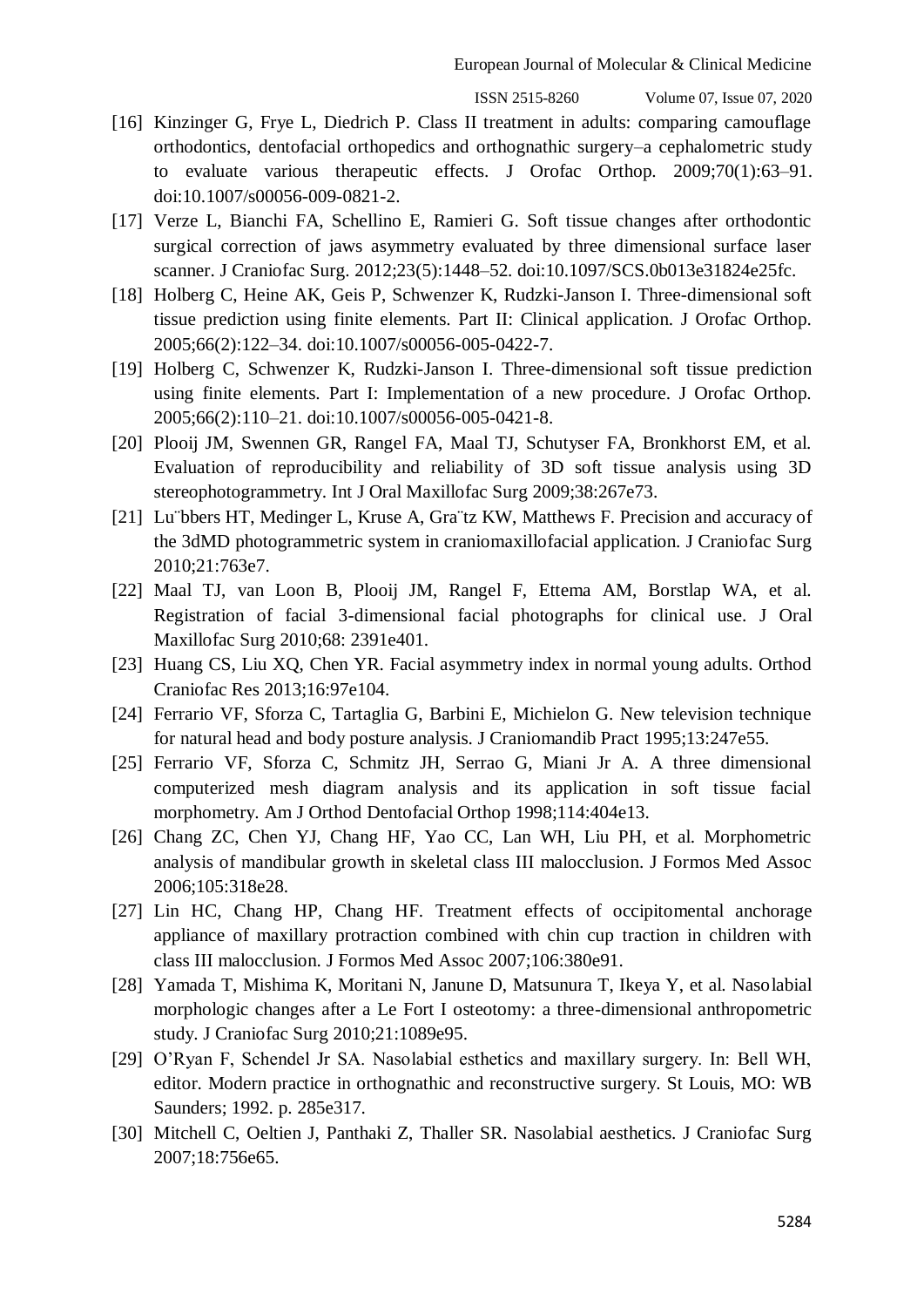[31] Millard Jr DR. The alar base cinch in the fat flaring nose. Plast Reconstr Surg 1980;65:669e72.

#### **TABLES**

| S. No.         | <b>DIAGNOSIS</b>     | <b>OTHOGNATHIC</b>  | <b>ALAR</b><br><b>BASE</b> |
|----------------|----------------------|---------------------|----------------------------|
|                |                      | <b>SURGERY</b>      | <b>MEASUREMENT</b>         |
|                |                      | <b>PERFORMED</b>    | (in cm)                    |
| $\mathbf{1}$   | Max. Hypo.           | Le Fort I           | 31                         |
| $\overline{2}$ | Max. Hypo.           | Le Fort I           | 34                         |
| 3              | Max. Hypo.           | Le Fort I           | 32                         |
| $\overline{4}$ | Max. Hypo.           | Le Fort I           | 34                         |
| 5              | Max. Hypo.           | Le Fort I           | 33                         |
| 6              | Max. Hypo.           | Le Fort I           | 31                         |
| 7              | Max Hypo.            | Amo & Genio         | 32                         |
| 8              | Mand Progn.          | <b>Bsso</b>         | 35                         |
| 9              | Max. Hypo.           | Le Fort I           | 34                         |
| 10             | Mand Progn.          | <b>Bsso</b>         | 33                         |
| 11             | Max. Hypo.           | Le Fort I           | 34                         |
| 12             | Max. Hypo.           | Le Fort I           | 32                         |
| 13             | Max. Hypo.           | Le Fort I           | 31                         |
| 14             | Max. Progn.          | Le Fort I, Amo $\&$ | 34                         |
|                |                      | Genio               |                            |
| 15             | Bimax Prog.          | Le Fort I, Amo $\&$ | 32                         |
|                |                      | Sao                 |                            |
| 16             | Max. Hypo.           | Le Fort I & Genio   | 33                         |
| 17             | Max. Hypo.           | Le Fort I           | 32                         |
| 18             | Bimax Prog.          | Le Fort I, Amo $\&$ | 34                         |
|                |                      | Genio               |                            |
| 19             | Max Ret. Mand. Prog. | Le Fort I & Bssro   | 32                         |
| 20             | Max Hypo             | Le Fort I           | 33                         |

*\*Max.- Maxillary, Mand.- Mandibular, Hypo.- Hypoplasia, Progn.- Prognathism, Ret.- Retraction, Bimax.- Bimaxillary, Amo.- Anterior Maxillary Osteotomy, Genio.-Genioplasty, Bsso- Bilateral Sagittal Split Osteotomy, Bssro-Bilateral Sagittal Split Ramus Osteotomy, Sao- Sub-Apical Osteotomy.*